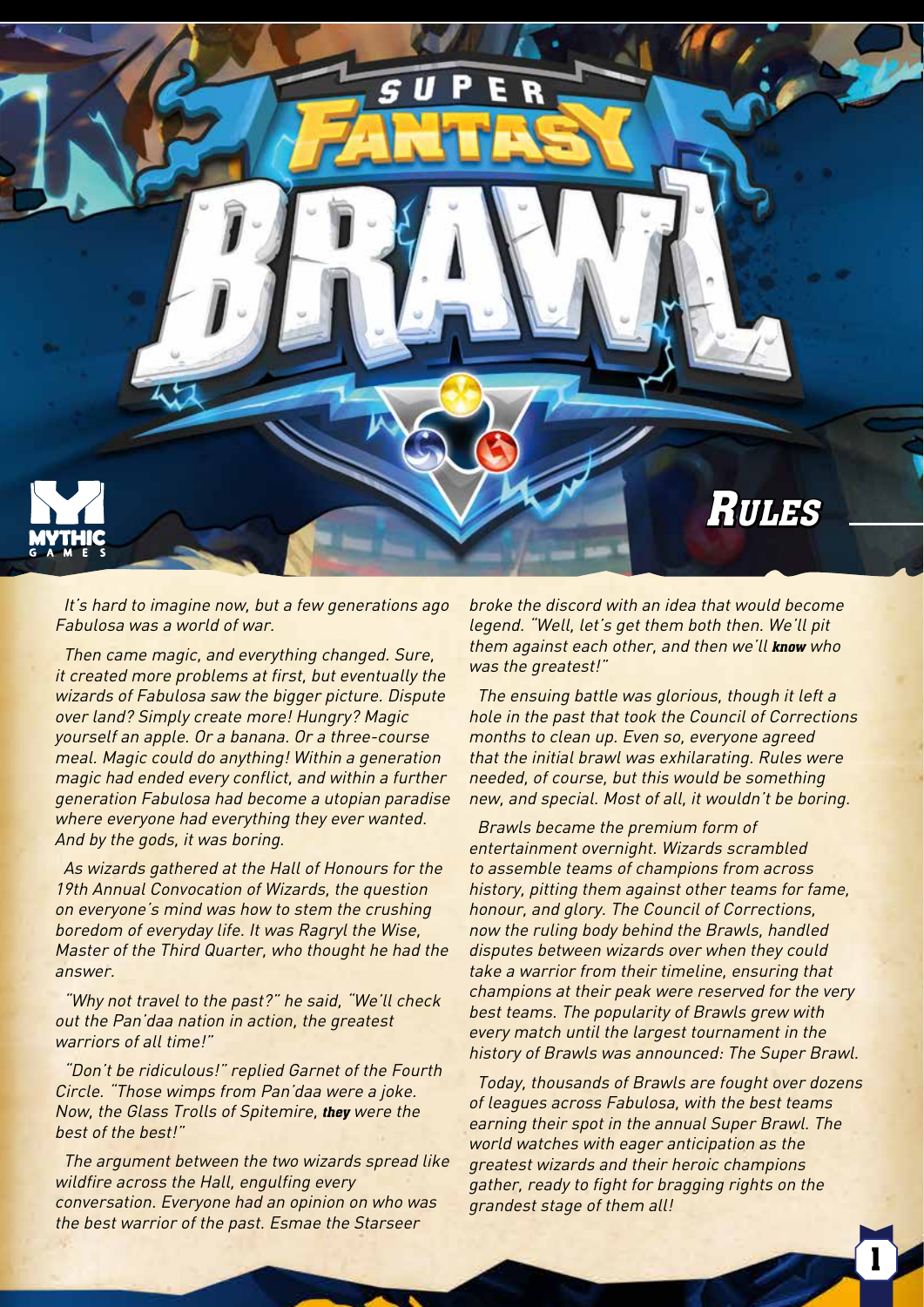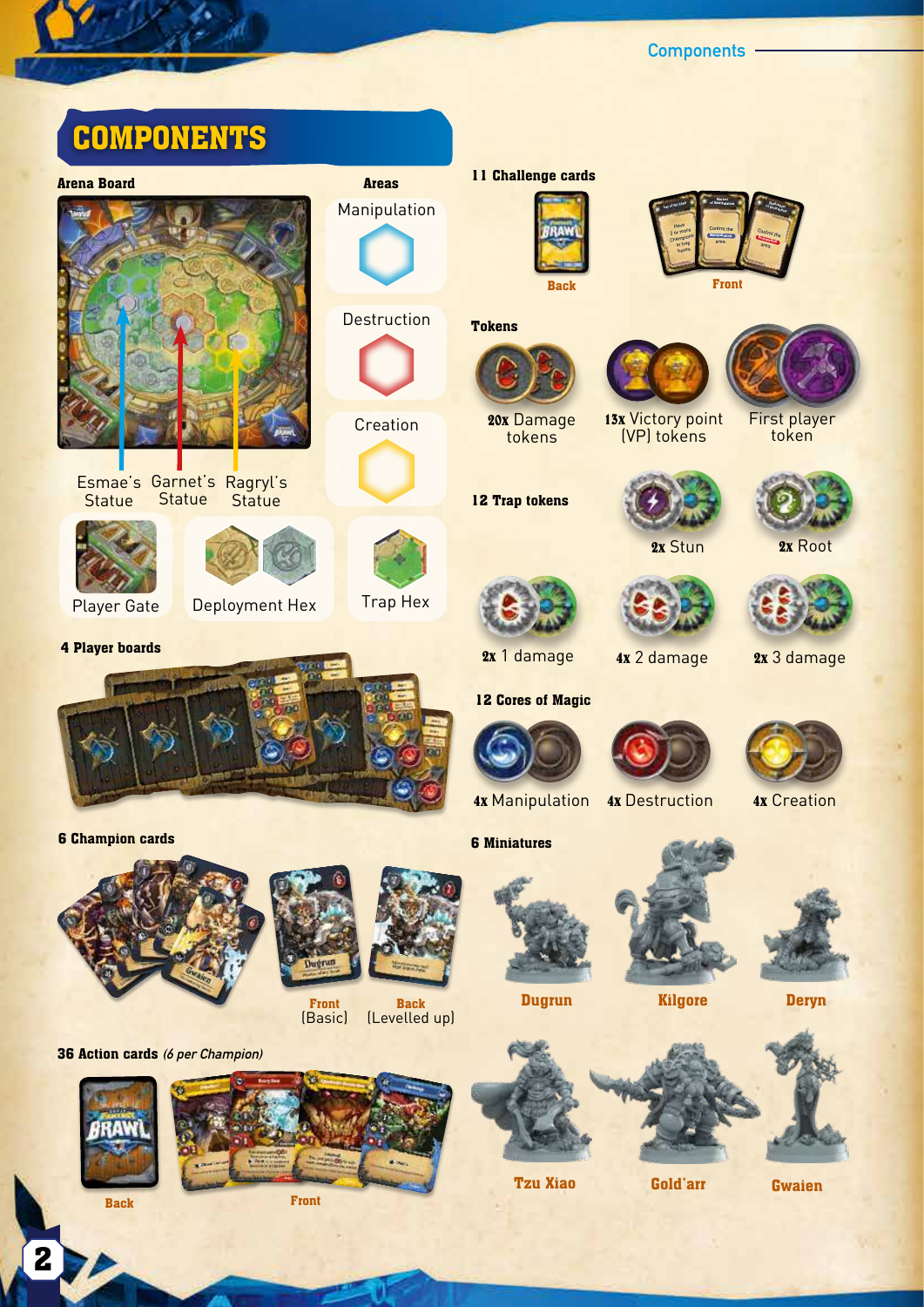## BASIC CONCEPTS

#### **The First Rule**

If the effect of a card directly conflicts with one or more rules in this document, the text on the card takes precedence.

### **Enemies and Allies**

Miniatures represent great warriors from Fabulosa's turbulent history, and are referred to as Champions. Champions under your opponent's control are referred to as Enemies. Your own Champions are called Allies. Note that when a Champion's card effect refers to Allies or an Ally, it does not include the Champion to whom the card belongs.

### **Objective of the Game**

Victory Points (VPs) represent the favour of the crowd, who will decide the victor in the Brawl. The first player to score 5 VPs wins immediately. This is done by taking Enemy Champions out of action, and by completing challenges on the challenge track.

#### **The Three Cores of Magic**

All magic, and indeed all energy in Fabulosa, is intrinsically tied to one of the three Cores of Magic: Destruction (red), Creation (yellow), or Manipulation (blue). Whenever a player uses any type of action, they exhaust their connection to one of these cores, and must wait until the end of their turn until they are ready to use again .

#### **Towards and Away**

When an effect instructs a Champion to move **towards** a game element, the moving Champion must end this move with fewer hexes between it and the game element it is moving towards than it did before starting the move, if possible. If this is not possible, the Champion will not move.

When an effect instructs a Champion to move **away** from a game element, the moving Champion must end this move with more hexes between it and the game element it is moving away from than they were before starting the move.

#### **Strength and Damage**

Some cards and effects will deal damage  $(\leq)$ , whilst others will state the strength  $\left(\begin{matrix} 0 \\ 0 \end{matrix}\right)$  of the attack. **(C)** is always measured against the defence of the target, whilst  $\leq$  is applied directly to the target, ignoring any defence.

#### **Targeting**

Unless a card says otherwise, Champions can only target Enemy Champions. Area of Effect (AoE) attacks that include an Enemy Champion in the AoE fulfil this condition, even if an Ally is also in the AoE.

### **Open and Hidden Information**

Each player's hand is hidden information, and does not have to be shared with an opponent unless a game effect instructs a player to do so. When a card effect asks a player to **show** something, both players may see the revealed information.

Each player's discard pile is open information. Players can ask to see their opponent's discard pile at any time. Both sides of any Champion cards are also open information, and a player can ask to see either side of a Champion card at any time. When a card effect asks a player to **look** at something, only that player may see the revealed information.

#### **Drawing Cards**

If a player is instructed to draw cards from an empty deck, they shuffle their discard pile to form a new draw deck.



## SETTING UP THE GAME

- Randomise first player. That player chooses a deployment area, and place the first player token next to their gate.
- 2 Players decide if they wish to freely choose their favourite Champions to play with, or draft Champions using the casual draft or competitive draft rules (see below). After Champions are chosen, players place their Champion miniatures on their player gate, and their Champion cards on their player board.
- 3 Each player takes the three action decks for their Champions and shuffles them together to form their draw deck.
- 4 Shuffle the challenge cards. Draw a challenge card and place it in the leftmost 1VP slot on the challenge track, then draw another and place it in the Cannot Be Scored slot.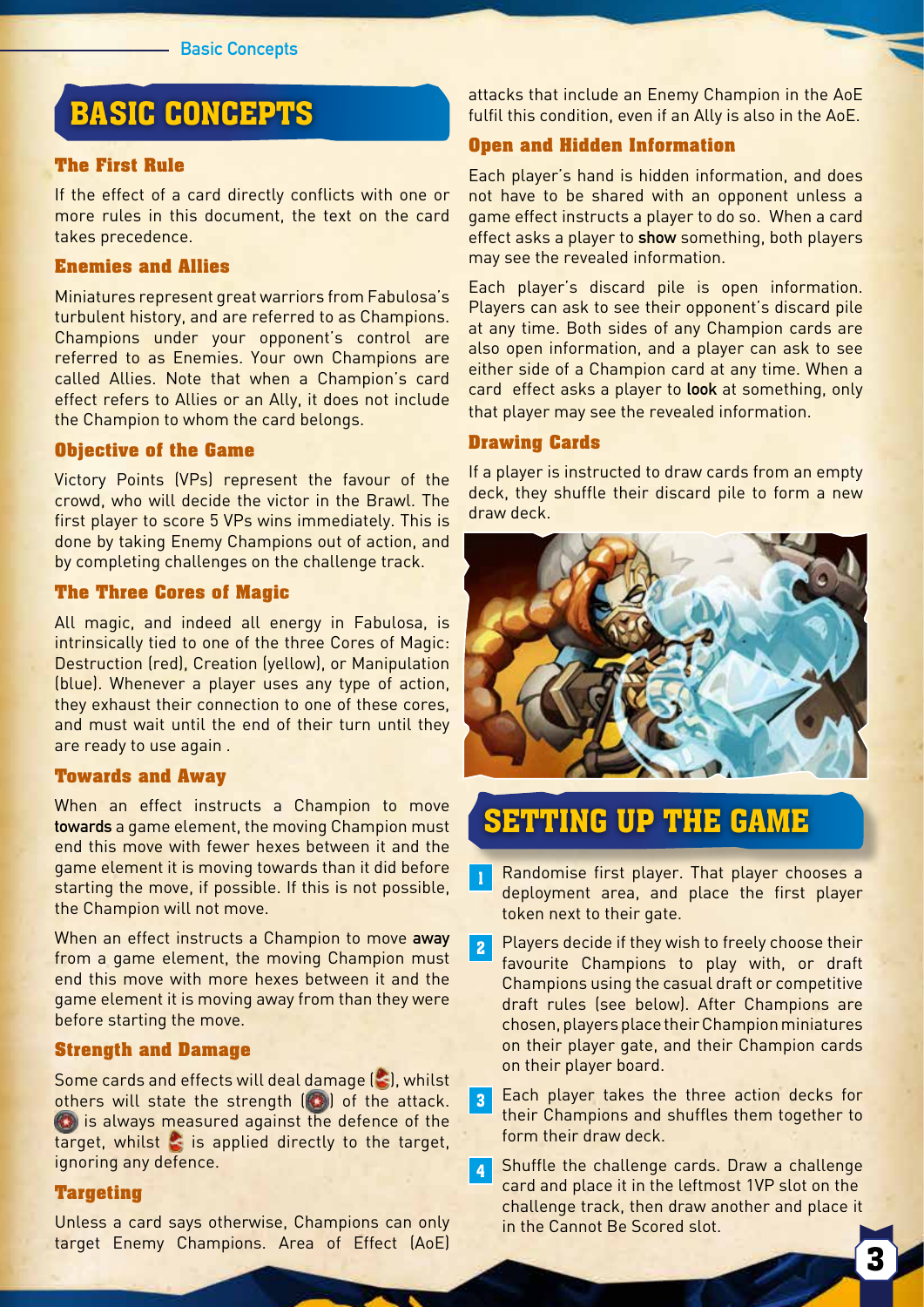- Place all of the traps facedown beside the board.<br>The first player places traps facedown on 2 trap hexes of their choice.
- 6 The second player places traps facedown on 2 trap hexes of their choice. There should now be 4 traps and 2 empty trap hexes on the board.
- 7 The first player draws a hand of 5 cards from their draw deck. They may choose to discard any number of those cards and draw a replacement card for each card they discarded.
- 8 The second player draws a hand of 5 cards. They may choose to discard any number of those cards and draw a card for each replacement card they discarded.
- **9** The first player places their Champions onto unoccupied hexes in their deployment area.
- **10** The second player places their Champions on to unoccupied hexes in their deployment area.

## HOW TO DRAFT

### **Casual Draft**

ì

Drafting is a sports term for taking turns to select a team member from a pool of possible individuals. In casual games, players draft their Champions from a common pool. This draft uses the following process:

- **1.** Form a common pool of unique Champions.
- **2.** The second player drafts one Champion.
- **3.** The first player drafts one Champion.
- **4.** The second player drafts a second Champion.
- **5.** The first player drafts a second Champion.
- **6.** The second player drafts a third and final Champion.
- **7.** The first player drafts a third and final Champion.
- **8.** Each player should now have a team of three Champions. Return the remainder of the Champions to the game box.

#### **Competitive Draft**

The competitive draft uses the following process:

- **1.** Each player brings 5 different Champions that they choose before the game or tournament.
- **2.** The first player chooses one of the second player's Champions. This Champion cannot be drafted this game.
- **3.** The second player chooses one of the first player's Champions. This Champion cannot be drafted this game.
- **4.** The first player drafts one of their Champions to their team.
- **5.** The second player drafts one of their Champions to their team.
- **6.** The first player drafts one of their Champions to their team.
- **7.** The second player drafts one of their Champions to their team.
- **8.** The first player drafts a final Champion to their team from their remaining Champions.
- **9.** The second player drafts a final Champion to their team from their remaining Champions.
- **10.** Each player now has a team of three drafted Champions, and two Champions that will not be used in this game.



# GAME ROUND

Each round consists of three steps: **First player's turn**, **Second player's turn**, and **Advance challenge track**. On a turn, players carry out the following steps:

**Scoreboard Phase.** Players check to see if they meet the conditions of any active challenge cards. If they do, they gain the appropriate number of VPs, and discard that challenge.

**Activation Phase.** Players exhaust Cores to play action cards from their hand and activate their Champions.

**Upkeep Phase.** Players ready each of their Cores, discard their hand and draw a new hand of 5 cards.

## SCOREBOARD PHASE

During their Scoreboard Phase, the active player checks if they are currently fulfilling the scoring condition of any active challenges. Challenges are the key to victory. Completing these challenges will earn players a number of VPs based on that card's current position on the challenge track. Discard any scored challenges. As challenges are scored at the beginning of a player's turn, their opponent will always have a turn to try and stop them from scoring.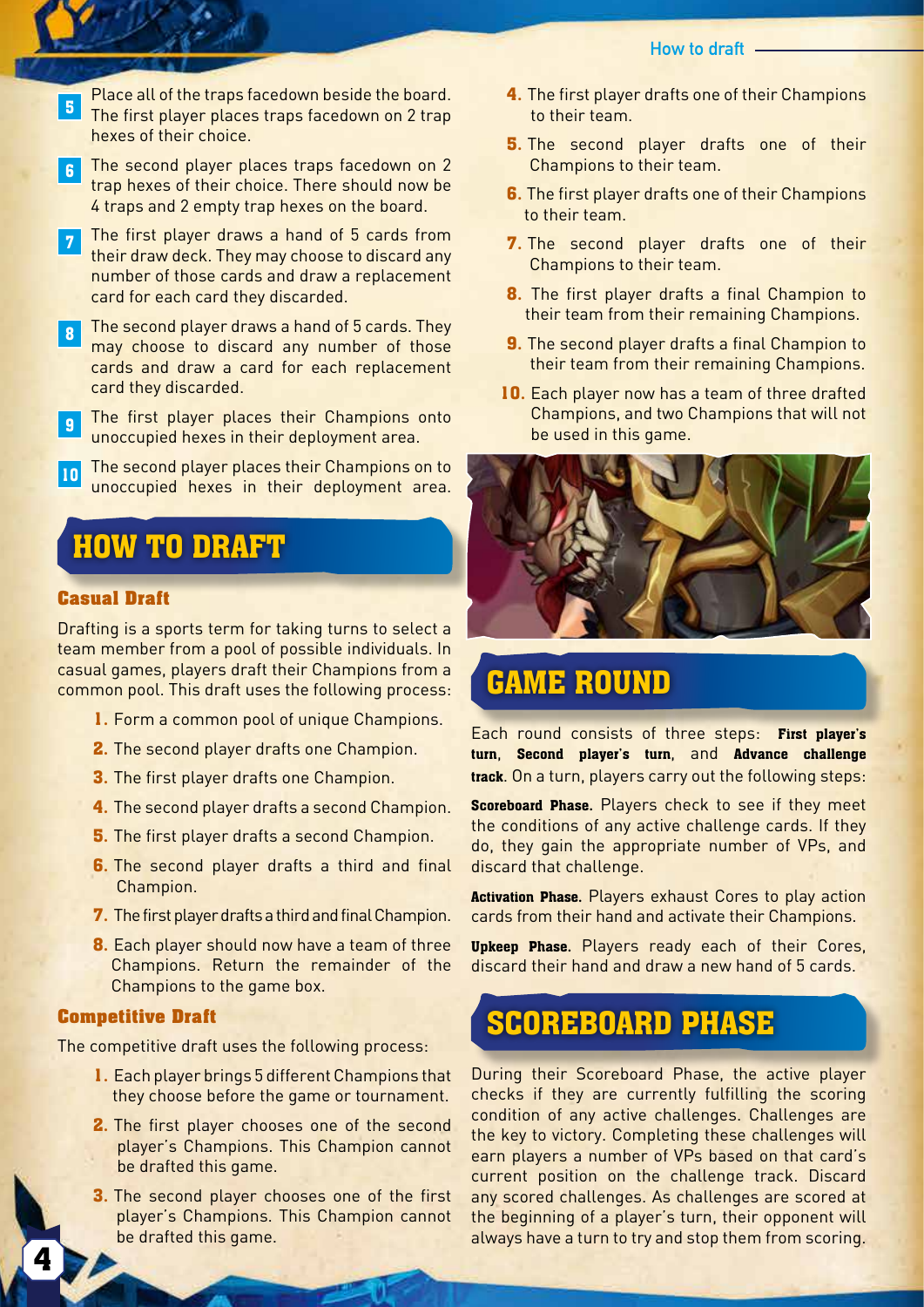#### **Activation Phase**

#### ACTION CARD ANATOMY



## ACTIVATION PHASE



During their turn, players exhaust their Cores to play cards from their hand and use standard actions to activate their Champions (see Standard Actions, page 7). Players may play cards in any combination, and as many as they like, as long as they have the matching Core ready in order to play it.

### **Activation of Champions**

During a turn, players may activate Champions by playing action cards that belong to that Champion, or by using standard actions. Most action cards allow Champions to move and resolve an attack or a skill explained in that card's text box. Champions may be activated more than once per turn as long as the

appropriate Core can be exhausted to pay for it. An action card has to be completely resolved before that player may pay another.

#### **Movement**



Champions may move up to the number of hexes indicated by the **Calle** value on the action card. Note

that they do not have to move the full distance, or indeed move at all. Hexes containing statues or Enemies are blocked, and Champions cannot normally move through or end their movement in them. Champions may move through, but not end on, hexes containing Allies. Champions can move into hexes containing trap tokens, but this will usually result in the trap being triggered and that Champion suffering the trap's effects (see Traps, page 8). If a Champion has a movement bonus, it is applied to each action card and standard action used to activate them, but only if the action card has a printed  $\bigcirc$  value.

When an effect requires a player to place a Champion, it is removed from its current hex, and placed in the new location. This is not considered movement.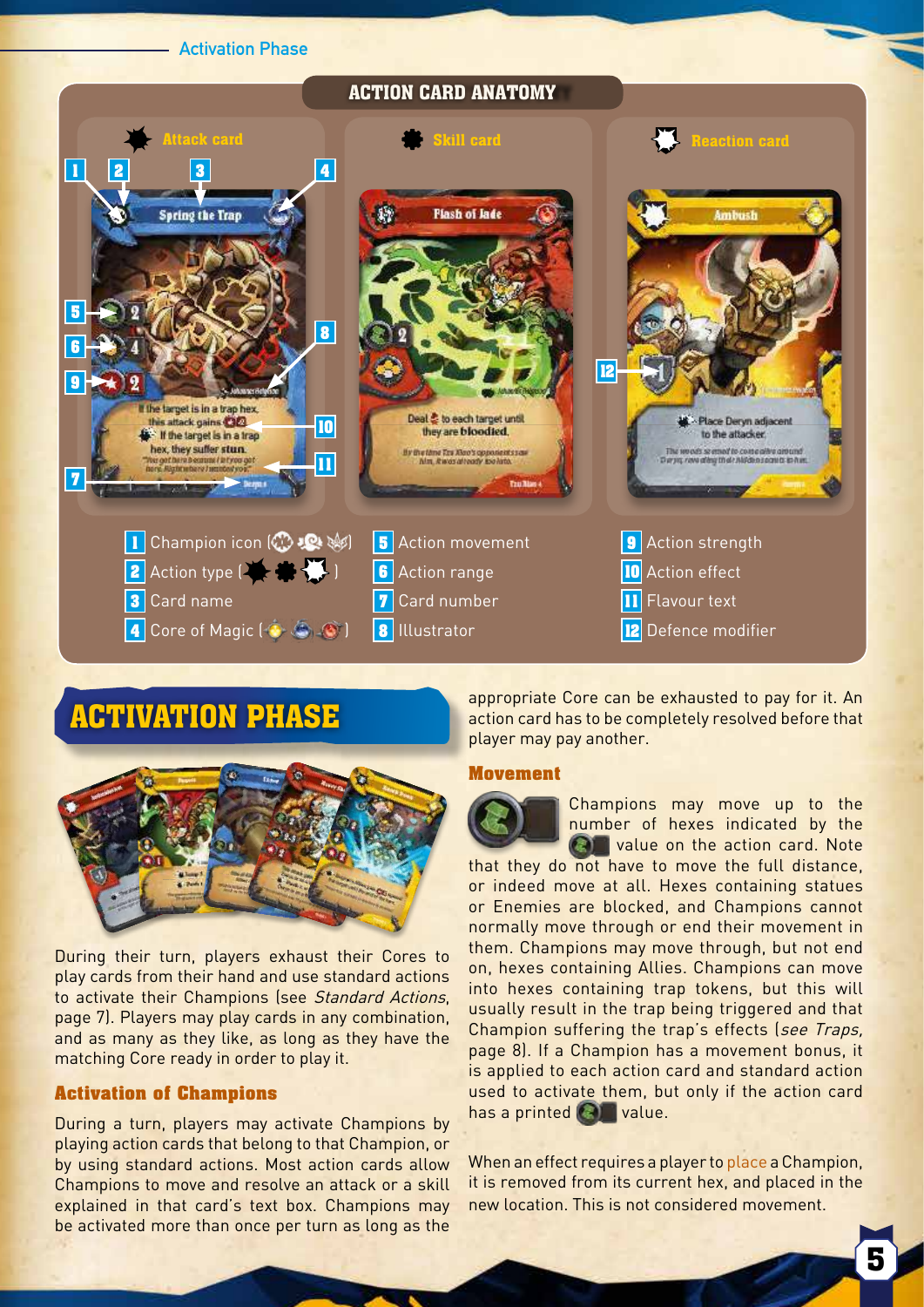### **Activation Phase**

#### I **Attacks**

### **PRE-ATTACK AND POST-ATTACK**

Pre-attack  $\left(\sqrt{2}$  ) and post-attack  $\left(\sqrt{2}$ ) abilities are effects that take place when an attack card with either symbol is played. Both abilities are mandatory. If a card instructs a player to resolve a  $\triangle$  or  $\mathcal{L}_{\mathcal{F}}$  ability, then they must be fully resolved before moving on to the next step of the attack.

The key difference between the two is that a player may resolve a  $\bigotimes$  ability, and then choose not to attack, whereas a  $\sqrt{2}$  ability is only ever resolved after an attack is made.

Note that many keywords have numerical values, so can be legally resolved by choosing 0, effectively cancelling the effect.

> Every action card with the attack icon in the upper left corner of the card is an attack card. To resolve an attack, follow these steps:

- **1. Use as much of the card's movement as you choose.**
- **2.** Resolve any **2.** abilities.
- **3.** Choose if you will use the attack. If you choose not to, the activation ends immediately.
- **4.** Declare target(s).
- **5.** Opponent chooses whether to play reactions.
- **6.** The target's defence value is subtracted from the current strength value of the attack.
- **7.** Resolve attack damage.
- **8.** Resolve **18** abilities from reactions.
- **9.** Resolve  $\frac{1}{2}$  abilities from the attack card.

#### **Declare target(s)**

Check the range and targeting icons to determine what targeting rules apply for the attack. Some attacks have a minimum range, and if an Enemy is closer than that range, they are not an eligible target. The dark grey hex in the targeting box marks the relative position of the attacking Champion to the hex(es) that are targeted.

#### **Melee Attack**

These attacks target a single adjacent Enemy.

#### **Indirect Shot**



Indirect shots target a single Enemy. The targeting value shows the maximum range of the action (count the smallest

possible number of hexes to the target, including the target's hex but not the activating Champion's hex). Indirect shots **can** target Champions through statues and other Champions.

#### **Direct Shot**



Direct shots work like indirect shots with some extra restrictions. Direct shots may only target Enemies on hexes

in the same row of hexes as the attacking Champion. Additionally, direct shots cannot target Champions if there are any statues, or other Champions (Enemy or Ally) in that hex row between the activating Champion and target.

#### **Area of Effect (AoE)**

AoE attacks affect all Champions in the yellow marked hexes shown in the targeting icon of the action card (including Allies). The player playing the action may choose the exact orientation of the AoE.

#### **Reactions are played**

After targets are declared, the controller of an Enemy target Champion may play one reaction card on any of their Champions targeted. The Core of the reaction card must be exhausted as normal. Only one reaction may be played per attack (see Reactions, page 8).

#### **The target's defence value is subtracted from the current strength value**

All Champions have a defence value. This could represent many things, from having particularly effective armour, super-fast reflexes, or even magical wards. Even if a Champion's printed defence value is zero, it can still be modified by card effects.

During this step, the current defence value of the defender is subtracted from the current strength value of the attack (remember to include any modifiers to strength and defence values in this step). The end sum of this is the attack damage.

#### **Resolve attack damage**

The attack damage is dealt to the target(s) of the attack. Keywords that affect damage such as poison, double, and lifesteal are resolved in this step.

#### **Skills**

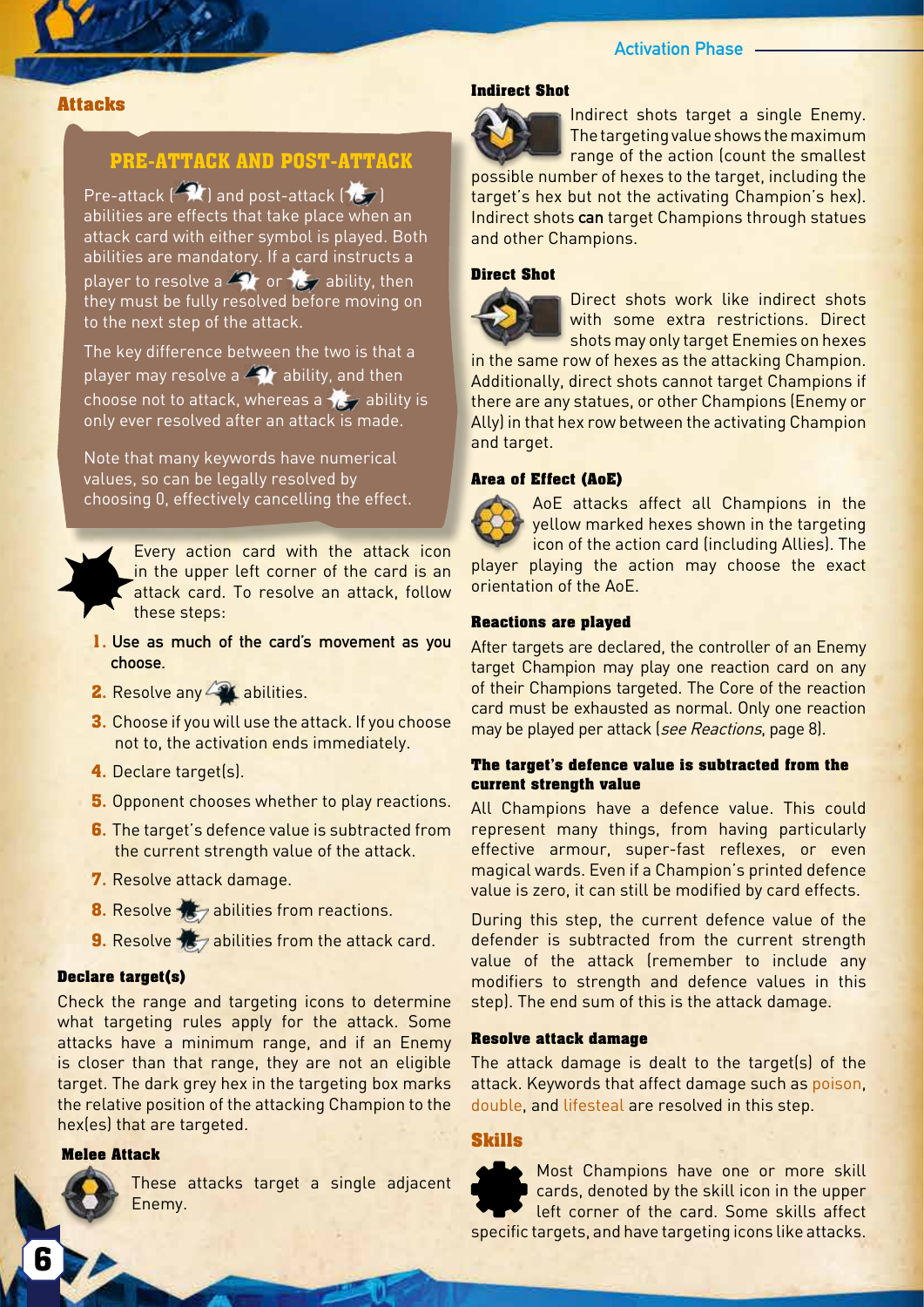#### **Upkeep Phase**

When a player activates a Champion using a skill card, they resolve these steps in order:

- **1. Use as much of the card's movement as you choose.**
- **2.** Choose if you will use the skill. If you choose not to, the activation ends immediately.
- **3.** Declare target(s), if necessary.
- **4.** Resolve the skill card's text box.

#### **Standard Actions**



In addition to their hand of action cards, players may also activate Champions using the standard actions shown on the player dashboard. These actions are intentionally weaker than playing

action cards, but they offer some options when players do not draw the Cores and/or cards of Champions they need.

Each standard action may only be used once per Activation Phase.

# UPKEEP PHASE

During their Upkeep Phase, players ready their Cores so that they are available during their opponent's turn. This means that a player will always have all their Cores available to play reactions against their opponent's actions, although any Cores exhausted will not be available on the player's next turn to play their own cards.

They then discard any cards that remain in their hand, and draw a new hand of five cards.

## HITPOINTS AND DEFENCE



Every Champion has a number of hitpoints. This represents how much damage the Champion can take before being taken out of action, at

which point the wizards teleport them out of harm's way and heal them.

Champions also have a defence value. Defence values are subtracted from the strength value of attacks. Defence values are always applied to every attack made against the Champion, unless reduced or bypassed by a card effect. Defence values do not help against effects that deal  $\mathbb{S}$ .

# OUT OF ACTION

A Champion is taken **out of action** as soon as they suffer an amount of damage equal to or greater than their hitpoint value (as printed on their Champion card). All damage is removed from the Champion, and if they had levelled up, flip their Champion card back over to the basic side. The out of action Champion is then placed on their team's **gate** until they are activated again.

Whilst Champions are on the gate, they cannot be affected by card effects, can never be targeted by actions or attacks, and cannot target Champions on the hex grid.

In order to activate an out of action Champion, the player must use an action with  $\left( \bigotimes \right)$  to move that Champion back into the arena. The first hex of movement must be on to one of their team's deployment area hexes.

Out of action Champions may not be activated using action cards without **. Once in the arena, they** may use any remaining movement to move further, and complete the action.

If during their activation a Champion takes an Enemy out of action, the attacking Champion's player gains 1 VP, and the attacking Champion levels up.

If during their activation a Champion takes themselves or an Ally out of action, their opponent gains 1 VP.

A card could result in taking a Champion out of action from each team simultaneously. If this happens, both players gain 1VP and level up the appropriate Champions. If this would end the game in a draw (due to both players now having 5 or more VPs), the player who didn't play the card wins.

## LEVELLING UP

When an Enemy is taken out of action, the Champion currently being activated will level up after the action is fully resolved. Flip that Champion card, and move any damage tokens to the levelled up side. The Champion uses the stats and effects of the levelled up side until they are taken out of action. If the Champion was already levelled up before the knock out, then nothing happens.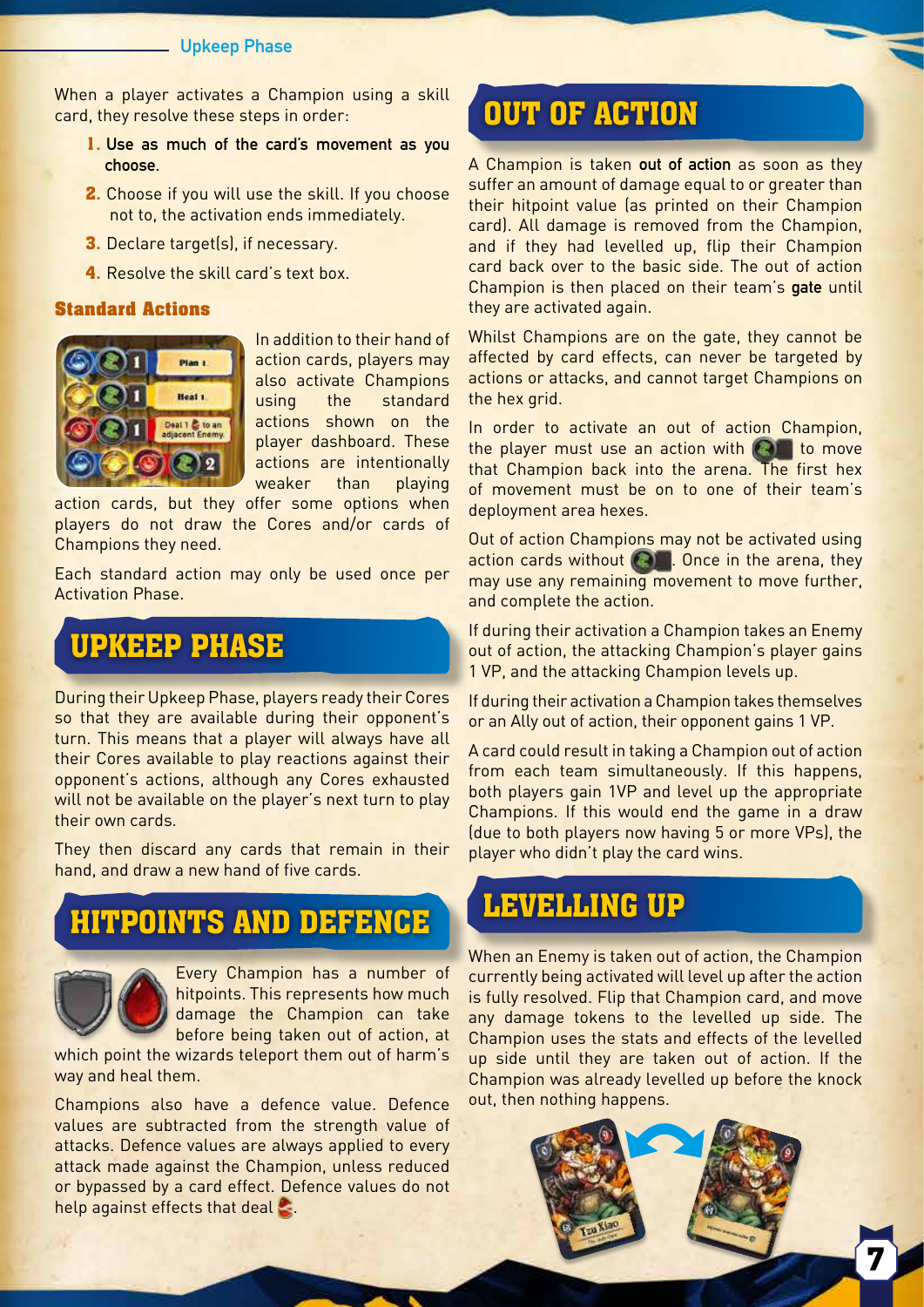**Reactions**

## REACTIONS

I

During an opponent's turn, players can react to their opponent's attacks by playing reaction cards. Reactions may only be played during the opponent's turn and only when at least one of that player's Champions is targeted by an opponent's attack action.

Reactions can target any of a player's Champions, not only the Champion whose card it is, and not only the Champion that is the target of the attack.

Reactions can never be used to react to a skill action.

A player cannot play more than one reaction card per attack action, even if more than one Champion is targeted by the attack. When playing a reaction during an AoE attack, a player must choose which of their Champions will be targeted by the reaction. When reaction cards cause effects like push, pull, or  $\leq$ , the target of the reaction card is the Champion causing that effect. Some reactions may cause an Enemy to be taken out of action. When this happens, the target of the reaction card will level up if possible, and the player will gain 1 VP.

## ADVANCE CHALLENGE TRACK

At the end of each game round (after all players have taken a turn), all challenge cards move one space to the right, and a new challenge card is drawn. This is placed in the Cannot be Scored space. Challenges moving right from the rightmost space are discarded (move them to the challenge discard pile).



## TRAPS



Some hexes contain trap tokens. Traps are always placed facedown. Traps trigger as soon as a Champion enters the hex. It doesn't matter if the Champion deliberately moved there or was pushed,

pulled, or otherwise displaced onto that hex. The

player controlling the Champion that activated the trap flips the trap token and applies the effect to the Champion. The Champion may then complete any remaining movement they have available, unless prevented from doing so by the trap effect.

There should always be 4 trap tokens on the map. As soon as a trap is triggered and it's effects applied, the player whose Champion triggered the trap takes a new trap token from the supply. Without looking at it, they place it facedown on a different empty trap hex. If all trap hexes are blocked by Champions and/ or traps, the trap token may be placed anywhere adjacent to a trap hex as long as that hex is not blocked by a Champion or statue. In addition to the trap hexes on the board, any hex that currently contains a trap is considered a trap hex.

If the trap was triggered because of a card effect (for example when a Champion uses an attack that pushes the defender into a trap), the damage is considered to be caused by the source of that effect. This may result in levelling up Champions as normal.

#### **Trap Effects**



The Champion suffers the amount of damage indicated on the trap token.



The Champion suffers root.



The Champion suffers stun.

### **DISPLACEMENT AND ROOT**

Fear, force, pull, and push are all considered displacement effects. Effects that negate displacement effects will negate any damage those effects would cause.

It is important to note that while root means a Champion cannot be moved, it does not negate movement. As the target cannot move, any pur or pull distance will cause  $\bullet$  as normal. and Force cannot move a Champion suffering root, but do not cause  $\bullet$  as neither keyword usually causes damage for failing to complete the movement.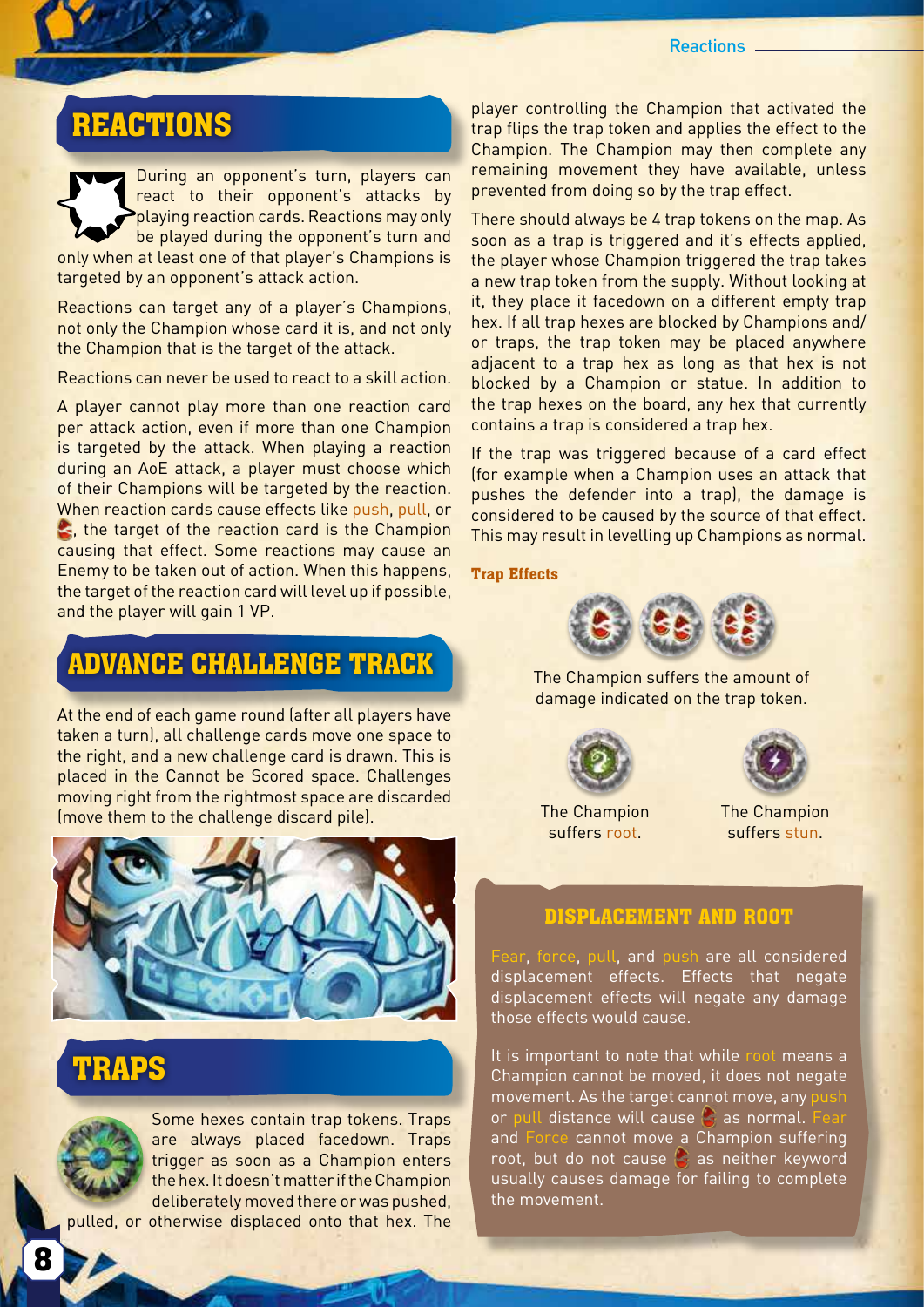#### **Keywords**

# **KEYWORDS**

**Bloodied:** A Champion is considered Bloodied when they have half of their hitpoints or fewer remaining (rounding up). For example, a 7 hitpoint Champion would be bloodied when reduced to 4 hitpoints.

**Control:** A player is considered to control an area when they have more Champions in that area than their opponent.

**Dash X:** A dash is a straight-line movement where the dashing Champion must stay in the same hex row of the hex grid.

**Double:** After completing the resolve attack damage step of this attack, resolve this step a second time.

**Draw X:** Draw X cards. A player may choose to draw any number of cards fewer than X, including 0, but must declare how many they will draw before they draw any.

**Fear X:** If an action or reaction applies fear, the Champion who suffered the fear effect must dash X in a direction of their choice, as long as it is away from the source of the fear. When a Champion is affected by fear, the Champion must move the maximum dash value they possibly can.

**Force X:** The player who played the card with the force effect may move the target up to X hexes in any direction.

**Heal X:** Whenever a Champion is healed, remove up X damage from that Champion. Unless the effect says otherwise, the Champion being healed is the activating Champion. .

**Jump X:** Jump is a type of movement that allows the Champion to move up to X hexes, and move through hexes containing Enemy Champions, statues, and traps without activating them. If the Champion ends the movement on a trap token, the trap is activated.

Lifesteal: During the resolve attack damage step of this attack, the attacking Champion is healed for an amount equal to the attack damage.

**Poison X:** During the resolve attack damage step of this attack, if damage was dealt, deal  $X \leq t$  to the target.

**Place:** When a Champion or game element would be placed, it is removed from its original location, and put in a new location, as described by the effect causing the place.

**Plan X:** The controlling player may put up to X cards

from their hand onto the top of their deck.

**Pull X:** Target Champions are pulled directly towards the Champion causing the pull in a straight line. They must stay in the same row of hexes. The activating Champion must pull the target the full distance. The target will stop before entering a hex with a Champion (Ally or Enemy), a statue, or the edge of the arena, and will activate traps if they are pulled over or onto them. If a Champion cannot be pulled the full distance for any reason, they suffer  $\leq$  equal to the remaining distance. If the target is not in the same hex row as the attacking Champion when the pull is resolved, the pull is ignored.

**Push:** Target Champions are pushed directly away from the Champion causing the push in a straight line. They must stay in the same row of hexes. The activating Champion must push the target the full distance. The target will stop before entering a hex with a Champion (Ally or Enemy), a statue, or the edge of the arena, and will activate traps if they are pushed over or onto them. If a Champion cannot be pushed the full distance for any reason, they suffer equal to the remaining distance. If the target is not in the same hex row as the attacking Champion when the push is resolved, the push is ignored.

**Root:** A rooted Champion instantly loses any remaining movement points of the current action, and may not move, dash, swoop, or jump again during this turn. The Champion may attack and use skills normally. A Champion suffering root cannot be moved for the duration of the turn, but can be placed.

**Stun:** When a Champion suffers stun, its controller must choose and discard a card of that Champion from their hand, or reveal a hand showing no cards of that Champion.

**Swoop X:** A swoop is a straight-line movement where the swooping Champion must stay in the same hex row. A swooping Champion may move through Enemies, statues, and traps without activating them. Traps do still activate if the Champion ends the swoop on a trap token.

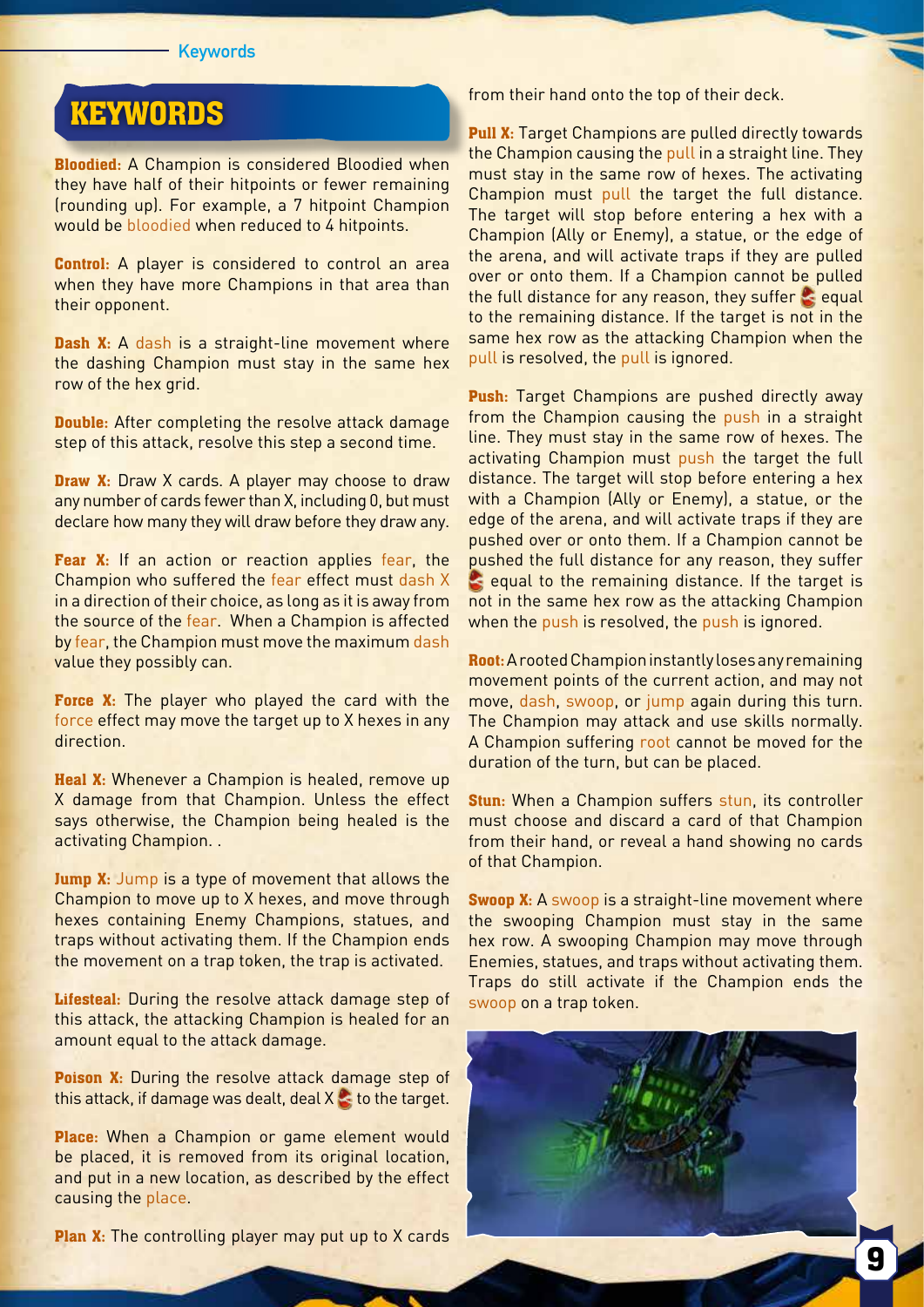# HEXES AND HEX ROWS

I

The arena board is made up of a series of hexes. A continuous line of hexes is called a hex row.



This is a hex row.



This is not a hex row.

### **Example:**



Gold'arr makes a dash 2. He can move along any of the hex rows shown, but cannot move out of the hex row due as the dash keyword states he must remain in the same hex row (see Dash, page 9).

## SUPER TEAM TORNADO

Requires at least 8 Champions to play

Super Team Tornado is a variant that allows four players to take part in one game. In this variant, players form two teams, with each player controlling two Champions. Super Team Tornado plays just like the base game, with the following changes:

### **Team Gameplay**

During their turn, a player can activate their Champions and exhaust Cores as normal. Any actions they play that affect their Champions or Allies include Champions controlled by their teammate. During an opponent's turn, a player can play reactions as normal. As reactions can be played on any of that player's Champions, in a Super Team Tornado game, a player's reactions may be played on their teammate's Champions too.

### **Hand Size**

Each player has a starting hand of four cards, and draws a hand of four cards during the Upkeep Phase.

### **Winning the Game**

The first team to a combined total of 7 VPs wins. A team wins or loses together.

### **Challenge Track**

The challenge track for Super Team Tornado games has two Cannot be Scored positions at the start of the track instead of one. The rest of the track is the same. At the beginning of the game, reveal three challenges instead of two. The challenge track will be adjusted at the end of each round, after the fourth player's turn. When this happens, challenges will move two spaces to the right instead of one, and two new challenges will be drawn. Players still check to see if any of their team is in a scoring position at the start of their turn as usual.

## SETTING UP THE GAME

Randomise which team will play first.

2 That team chooses one of their players to be the first player and places the first player token in their play area. Their teammate will be the third player.

**3** The other team then chooses one of their players to be the second player. Their teammate will be the fourth player.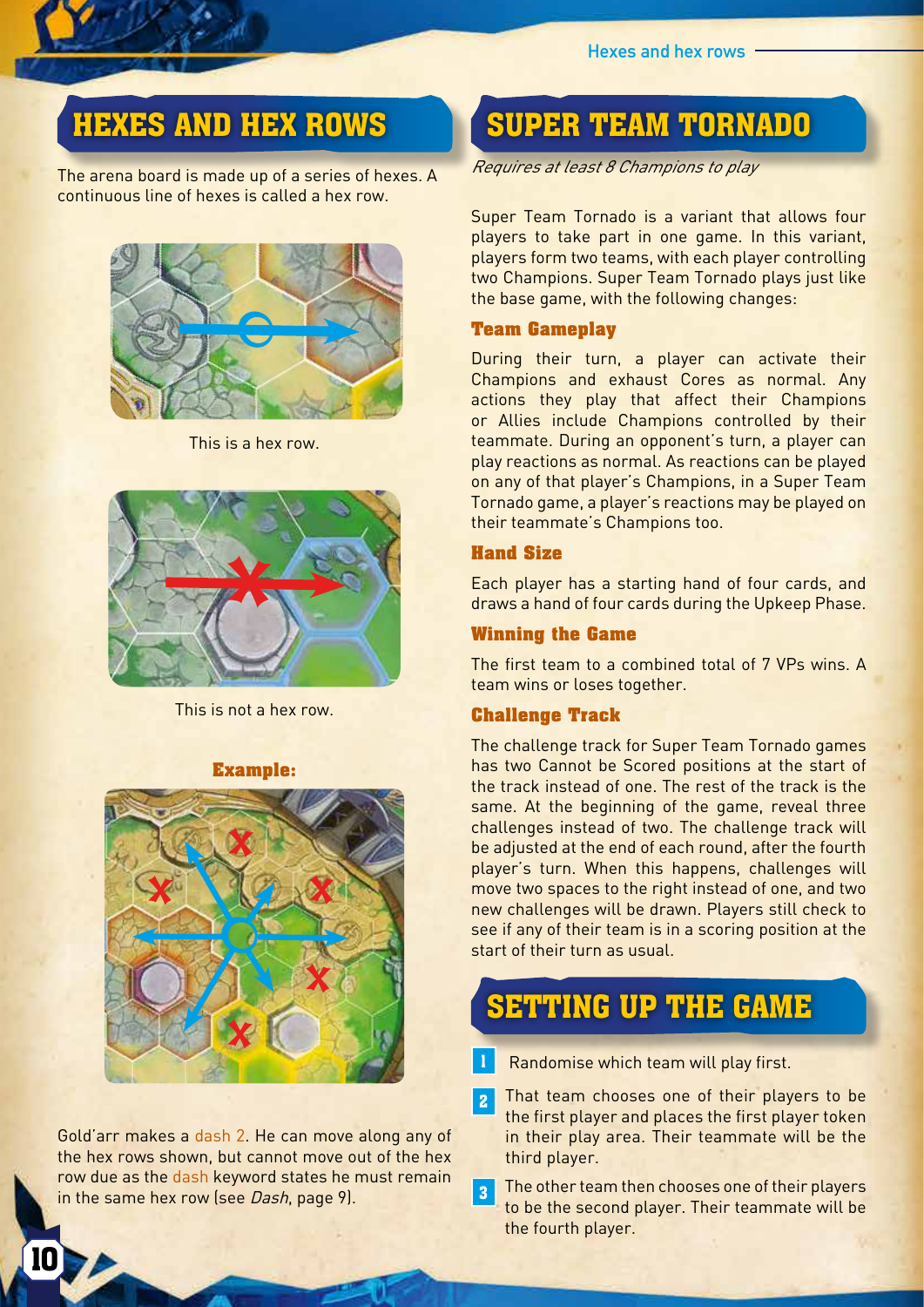#### **How to draft**

- 4 Players draft Champions using the agreed upon process (see below).
- 5 Each player takes the two action decks for their Champions and shuffles them together to form their draw deck.
- 6 Shuffle the challenges deck. Draw a challenge card and place it in the leftmost 1 VP slot on the challenge track. Then draw another challenge card and place it in the rightmost Cannot be Scored slot. Finally, draw a third challenge card and place it in the leftmost Cannot be Scored slot.
- 7 In player order, each player places one random facedown trap onto a free trap hex of their choice.
- 8 In player order, each player draws a hand of four cards. They may choose to discard any number of those cards and draw a new card for each card they discarded.
- **9** In player order, each player places their Champions on unoccupied hexes in their team's deployment area.

## HOW TO DRAFT

Like the base game, players will collectively decide whether they will wish to freely choose their favourite Champions to play with, or draft Champions using the casual draft or competitive draft rules (see below).

### **Casual Draft**

- **1.** Form a common pool of unique Champions. (Or form a common pool of Champions which includes duplicates. If you choose to do this, duplicate Champions may not be drafted by the same team).
- **2.** The second player drafts one Champion.
- **3.** The first player drafts one Champion.
- **4.** The fourth player drafts one Champion.
- **5.** The third player drafts one Champion.
- **6.** The second player drafts a second Champion.
- **7.** The first player drafts a second Champion.
- **8.** The fourth player drafts a second Champion.
- **9.** The third player drafts a second Champion.
- **10.** Each player should now have two Champions for this game. Return the remainder of the Champions to the game box (if any).

#### **Competitive Draft**

- **1.** Each player chooses three unique Champions before the game or tournament. None of these Champions may be the same as any of their teammate's Champions.
- **2.**The first player chooses one of the second player's Champions. That Champion is not used in this game.
- **3.** The second player chooses one of the first player's Champions. That Champion is not used in this game.
- **4.** The third player chooses one of the fourth player's Champions. That Champion is not used in this game.
- **5.** The fourth player chooses one of the third player's Champions. That Champion is not used in this game.
- **6.** Each player should now have two Champions that will be used in this game and one Champion that will not be used.

# GAME ROUND

- 1 First player's turn.
- 2 Second player's turn.
- 3 Third player's turn.
- 4 Fourth player's turn.
- **5** Advance challenge track.